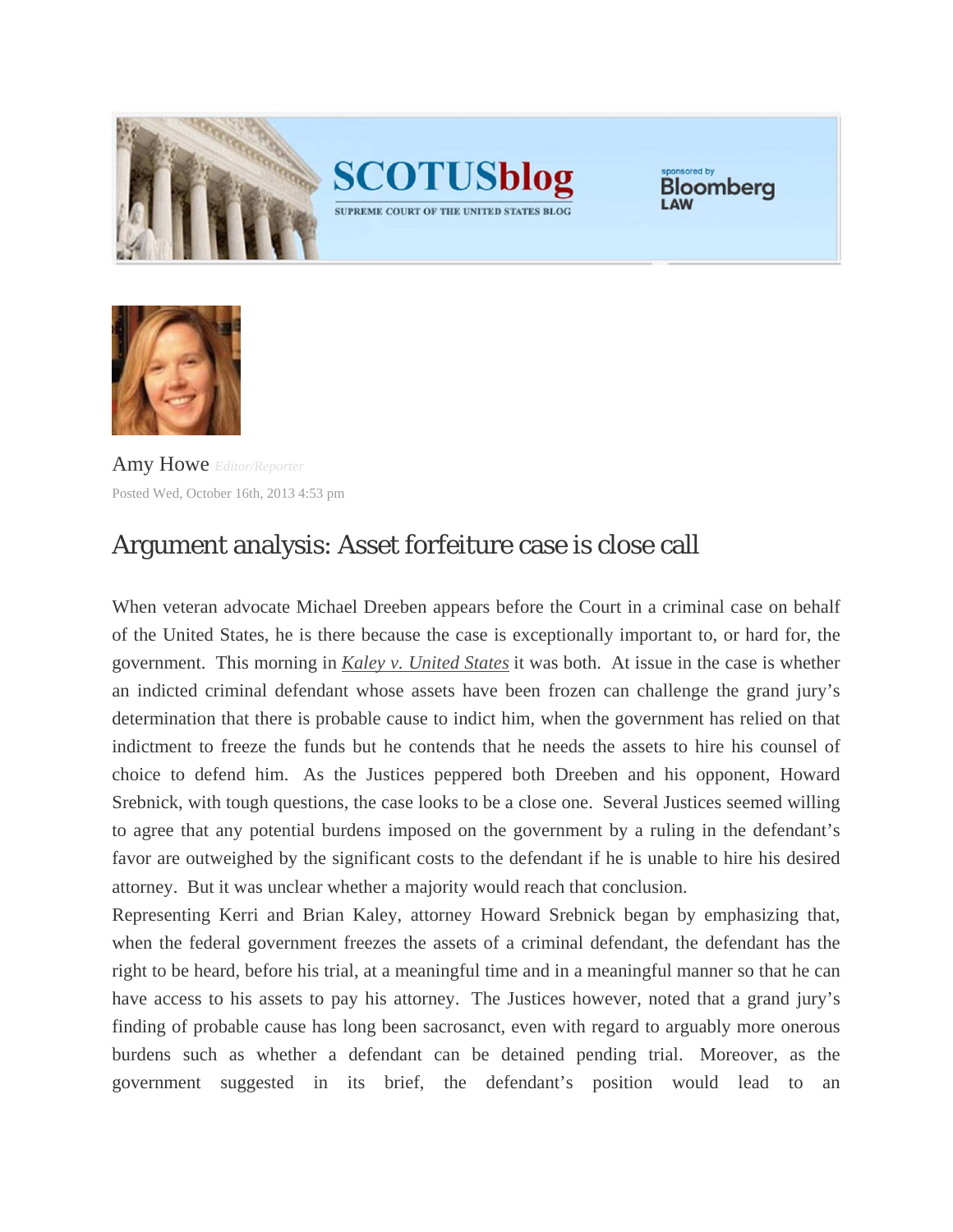anomaly: notwithstanding the grand jury's determination that there is probable cause to prosecute a defendant, a judge could still conclude that there is no probable cause to support the indictment. Knowing that, Justice Ginsburg queried, how can the judge conduct the trial? Srebnick also faced questions about the more tangible implications of his proposed rule. Justice Alito – himself a former federal prosecutor – was clearly concerned about the additional efforts and risks that a pretrial hearing would impose, asking Srebnick whether a defendant could, for example, subpoena witnesses or require the government to disclose the names of its witnesses, while Justice Ginsburg expressed concern that, if the assets were released, the defendant could spend them on something else besides his defense. And although Srebnick sought to reassure the Court by noting that some circuits have allowed such hearings for twenty-five years without any significant problems, that contention then led Justice Kagan to observe that virtually all of those hearings have resulted in a ruling for the government. If the defendant's prospects for success are so slim, she wondered, "what are we going through all this rigamorole for?"

Deputy Solicitor General Michael Dreeben found an equally skeptical audience during his halfhour at the lectern. He began by emphasizing (as some Justices had during Srebnick's argument time) that, "for over two hundred years, the grand jury's determination of probable cause is conclusive," and that such a determination extends not only to the trial but also to other restrictions such as a defendant's liberty or his ability to own firearms. But the Chief Justice quickly suggested that this case might be different because it went to the Kaleys' ability to hire their counsel of choice to keep them out of jail. Justice Breyer echoed that sentiment later in the argument, noting that the Kaleys' case is "pretty complicated" and that they can't fight the charges "without a good lawyer." And Justice Scalia chimed in, asking Dreeben why, when the government is freezing the assets that a defendant needs to hire his counsel of choice, courts can't require more than probable cause.

Several Justices also appeared unconvinced by the government's assertion that the costs of the additional hearing to the government dwarfed the benefits to the defendant. Addressing the statistics indicating that a defendant's prospects of prevailing are virtually non-existent, the Chief Justice countered that "it may be that the government believes it isn't worth it to go through" with the hearing in some cases, rendering Dreeben's proffered statistics "phony." The Chief Justice later described the issue before the Court as a "side show": although the government wants to freeze the defendant's assets so that they can be forfeited if the defendant is ultimately convicted, he posited that "it's not like the whole case falls apart." Moreover, although Dreeben asserted that the government needed to freeze the assets so that they can be used to pay restitution, Roberts countered that "there are no victims in this case," and Breyer later estimated